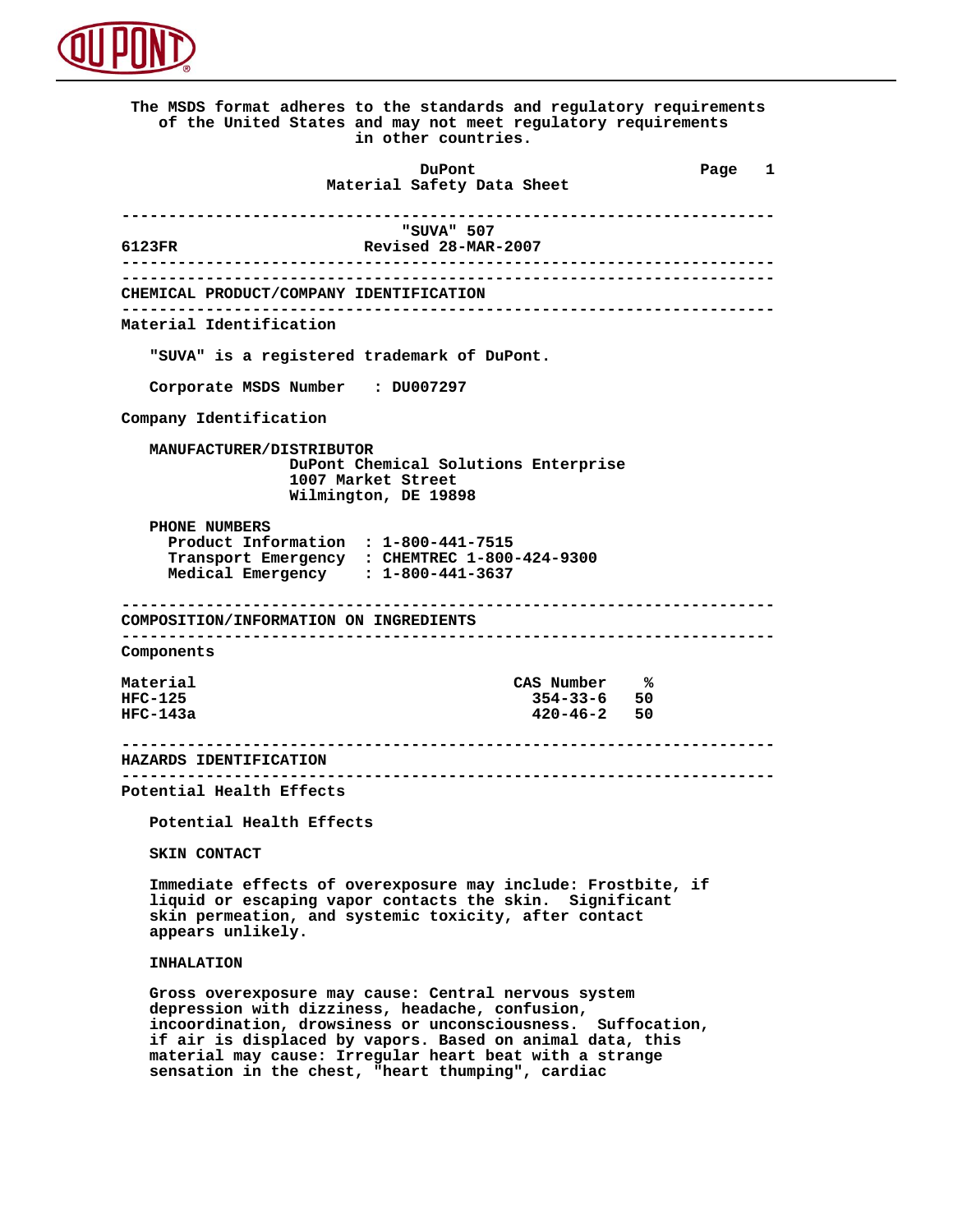# **6123FR DuPont Page 2 Material Safety Data Sheet**

# **(HAZARDS IDENTIFICATION - Continued)**

 **arrhythmias, apprehension, lightheadedness, feeling of fainting, dizziness, inadequate circulation, weakness, sometimes progressing to loss of consciousness and death.**

 **At flame temperatures, this material can decompose to hydrogen fluoride which can be lethal at much lower concentrations.**

 **ADDITIONAL HEALTH EFFECTS**

 **Increased susceptibility to the effects of this material may be observed in persons with pre-existing disease of the: cardiovascular system.**

 **Carcinogenicity Information**

 **None of the components present in this material at concentrations equal to or greater than 0.1% are listed by IARC, NTP, OSHA or ACGIH as a carcinogen.**

# **---------------------------------------------------------------------- FIRST AID MEASURES**

 **----------------------------------------------------------------------**

# **First Aid**

## **INHALATION**

 **If inhaled, immediately remove to fresh air. Keep person calm. If not breathing, give artificial respiration. If breathing is difficult, give oxygen. Call a physician.**

# **SKIN CONTACT**

 **In case of contact, immediately flush skin with plenty of water for at least 15 minutes while removing contaminated clothing and shoes. Call a physician. Wash contaminated clothing before reuse. Treat for frostbite if necessary by gently warming affected area.**

#### **EYE CONTACT**

 **In case of contact, immediately flush eyes with plenty of water for at least 15 minutes. Call a physician.**

# **INGESTION**

 **Ingestion is not considered a potential route of exposure.**

 **Notes to Physicians**

 **Because of possible disturbances of cardiac rhythm, catecholamine drugs, such as epinephrine, should only be used with special caution in situations of emergency life support.**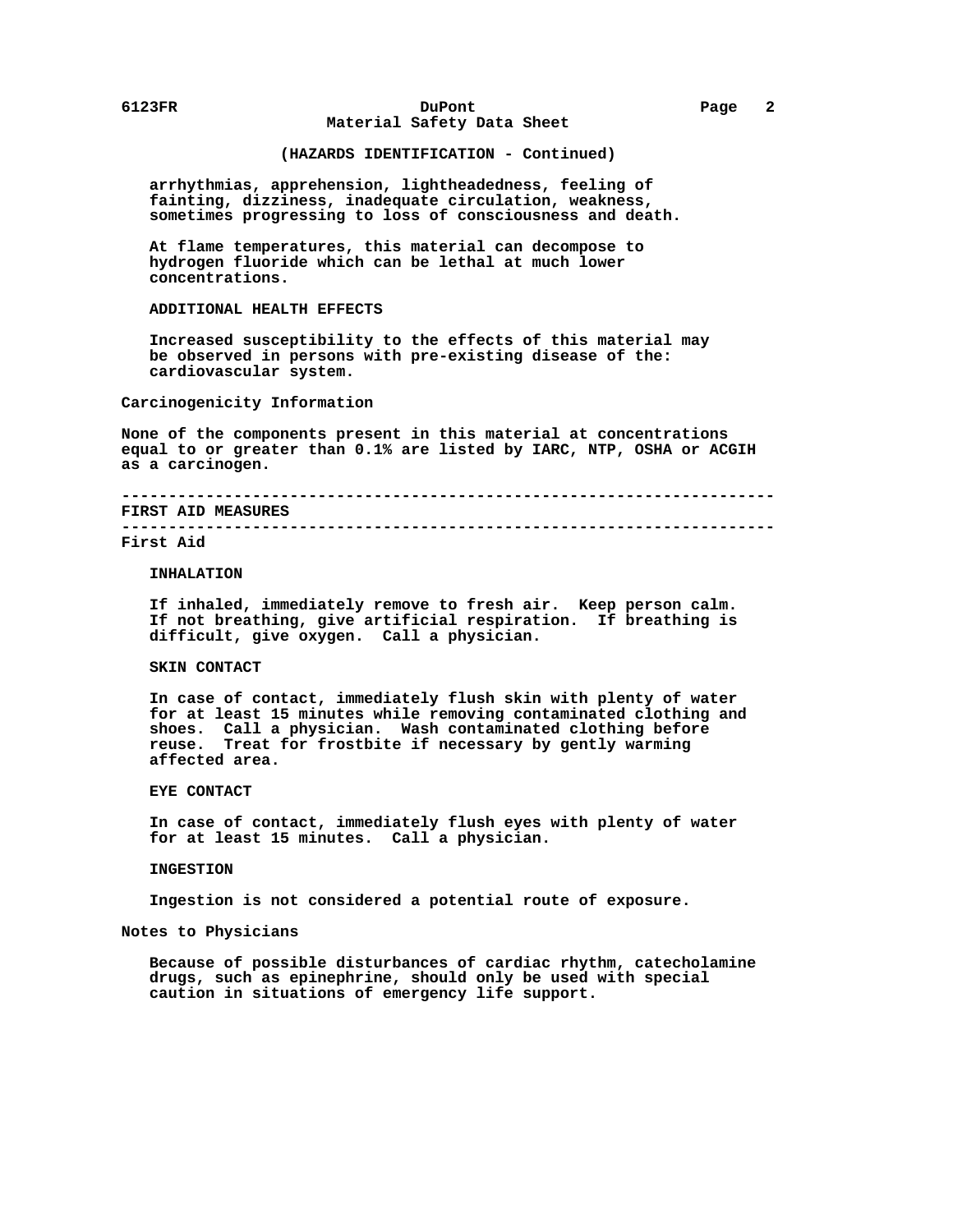**----------------------------------------------------------------------**

 **FIRE FIGHTING MEASURES ----------------------------------------------------------------------**

 **Flammable Properties**

 **Flash Point : No flash point**

 **Flammable Limits in Air, % by Volume: LEL : None per ASTM E681 UEL : None per ASTM E681 Autoignition: Not determined**

 **Fire and Explosion Hazards:**

 **Cylinders may rupture under fire conditions. Decomposition may occur.**

 **Contact of welding or soldering torch flame with high concentrations of refrigerant can result in visible changes in the size and color of torch flames. This flame effect will only occur in concentrations of product well above the recommended exposure limit, therefore stop all work and ventilate to disperse refrigerant vapors from the work area before using any open flames.**

 **R-507 is not flammable in air at temperatures up to 100 deg C (212 deg F) at atmospheric pressure. However, mixtures of R-507 with high concentrations of air at elevated pressure and/or temperature can become combustible in the presence of an ignition source. R-507 can also become combustible in an oxygen enriched environment (oxygen concentrations greater than that in air). Whether a mixture containing R-507 and air, or R-507 in an oxygen enriched atmosphere becomes combustible depends on the inter-relationship of 1) the temperature 2) the pressure, and 3) the proportion of oxygen in the mixture. In general, R-507 should not be allowed to exist with air above atmospheric pressure or at high temperatures; or in an oxygen enriched environment. For example: R-507 should NOT be mixed with air under pressure for leak testing or other purposes.**

 **Extinguishing Media**

 **As appropriate for combustibles in area.**

 **Fire Fighting Instructions**

 **Cool cylinder with water spray or fog. Self-contained breathing apparatus (SCBA) is required if cylinders rupture and contents are released under fire conditions. Water runoff should be contained and neutralized prior to release.**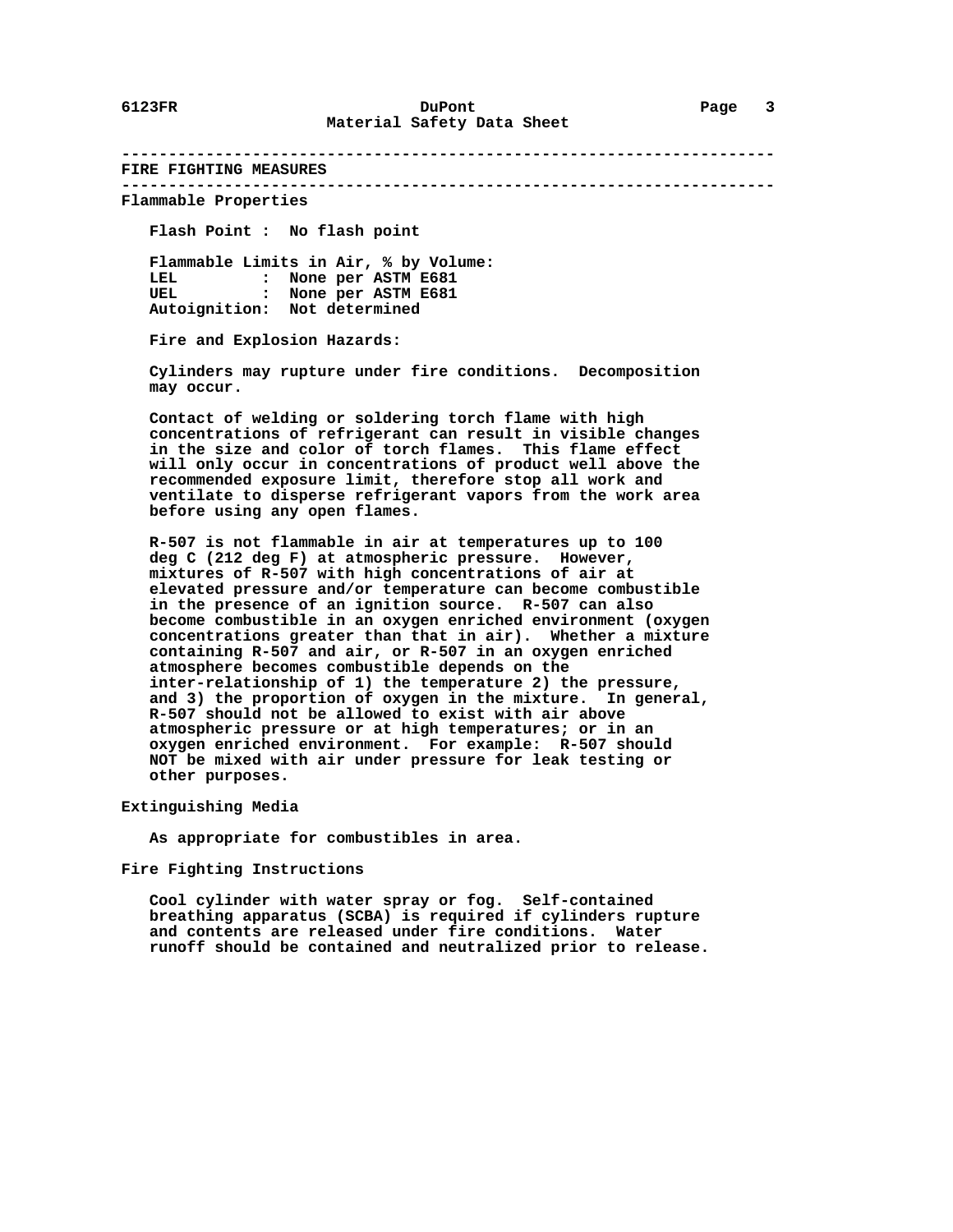# **---------------------------------------------------------------------- ACCIDENTAL RELEASE MEASURES ---------------------------------------------------------------------- Safeguards (Personnel) NOTE: Review FIRE FIGHTING MEASURES and HANDLING (PERSONNEL) sections before proceeding with clean-up. Use appropriate PERSONAL PROTECTIVE EQUIPMENT during clean-up. Accidental Release Measures Ventilate area (using forced ventilation), especially low or enclosed places where heavy vapors might collect. Remove open flames. Use self-contained breathing apparatus (SCBA) for large spills or releases. ---------------------------------------------------------------------- HANDLING AND STORAGE ---------------------------------------------------------------------- Handling (Personnel) Avoid breathing high concentrations of vapor. Avoid contact of liquid with eyes and prolonged skin exposure. Use with sufficient ventilation to keep employee exposure below recommended limits. Contact with chlorine or other strong oxidizing agents should also be avoided. See Fire and Explosion Data section. Storage Do not heat above 52 C (126 F). Store in a clean, dry place. ---------------------------------------------------------------------- EXPOSURE CONTROLS/PERSONAL PROTECTION ---------------------------------------------------------------------- Engineering Controls Refrigerant concentration monitors may be necessary to determine vapor concentrations in work areas prior to use of torches or other open flames, or if employees are entering enclosed areas. # Personal Protective Equipment For large spills or releases, use self-contained breathing apparatus (SCBA). Exposure Guidelines**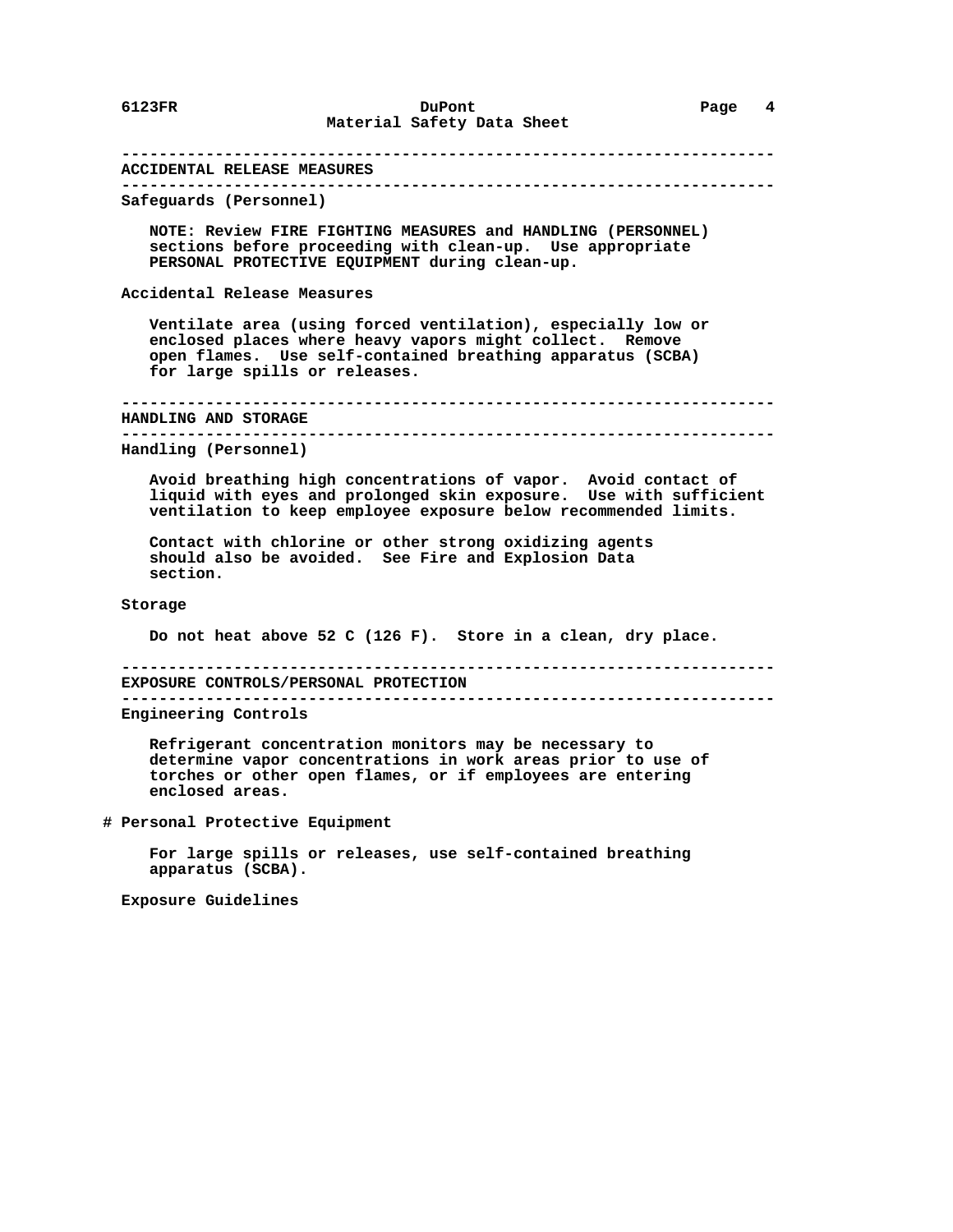**6123FR DuPont Page 5 Material Safety Data Sheet Applicable Exposure Limits HFC-125 PEL (OSHA) : None Established TLV (ACGIH) : None Established AEL \* (DuPont) : 1000 ppm, 8 & 12 Hr. TWA WEEL (AIHA) : 1000 ppm, 4900 mg/m3, 8 Hr. TWA HFC-143a PEL (OSHA) : None Established TLV (ACGIH) : None Established AEL \* (DuPont) : 1000 ppm, 8 & 12 Hr. TWA WEEL (AIHA) : 1000 ppm, 8 Hr. TWA \* AEL is DuPont's Acceptable Exposure Limit. Where governmentally imposed occupational exposure limits which are lower than the AEL are in effect, such limits shall take precedence. ---------------------------------------------------------------------- PHYSICAL AND CHEMICAL PROPERTIES ---------------------------------------------------------------------- Physical Data % Volatiles : 100 % Evaporation Rate : >1 Solubility in Water : Not Determined Odor : Ethereal (slight).** Form : Liquified Gas. **Color : Clear, Colorless.**<br>**Boiling Point : -46.9 C (-52.4 F) Boiling Point : -46.9 C (-52.4 F) @ 1 atm**<br>Vapor Pressure : 184.9 psia @ 25 C (77 F)<br>Specific Cressity **: 184.9 psia @ 25 C (77 F) Specific Gravity : 1.079 @ 25 C (77 F) ---------------------------------------------------------------------- STABILITY AND REACTIVITY ---------------------------------------------------------------------- Chemical Stability Stable at normal temperatures and storage conditions. However, avoid open flames and high temperatures. Incompatibility with Other Materials Incompatible with active metals, alkali or alkaline earth metals--powdered Al, Zn, Be, etc. Decomposition Decomposition products are hazardous. This material can be decomposed by high temperatures (open flames, glowing metal**

 **surfaces, etc.) forming hydrofluoric acid and possibly carbonyl fluoride. These materials are toxic and irritating. Contact should be avoided.**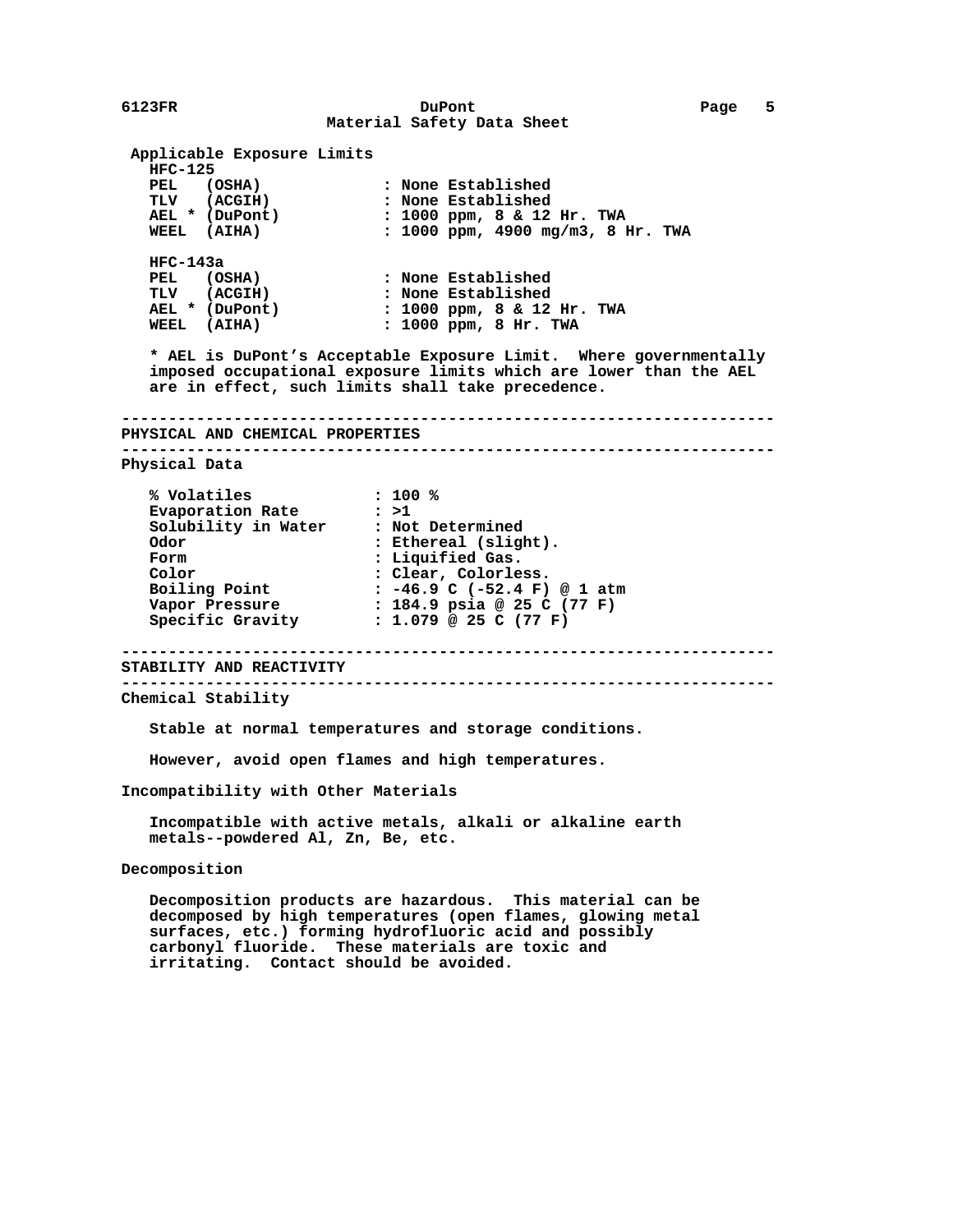**(STABILITY AND REACTIVITY - Continued)**

## **Polymerization**

 **Polymerization will not occur.**

 **---------------------------------------------------------------------- TOXICOLOGICAL INFORMATION**

 **----------------------------------------------------------------------**

## **Animal Data**

 **HFC-125**

 **INHALATION:**

 **4 hour, ALC, rat: > 709,000 ppm (Very low toxicity).**

 **Single exposure to high doses caused: Lethargy. Labored breathing. Weak cardiac sensitization, a potentially fatal disturbance of heart rhythm caused by a heightened sensitivity to the action of epinephrine. Repeated exposure caused: No significant toxicological effects. No-Observed-Adverse-Effect-Level (NOAEL): 50,000 ppm**

## **ADDITIONAL TOXICOLOGICAL EFFECTS:**

 **No animal data are available to define the following effects of this material: carcinogenicity, reproductive toxicity. In animal testing this material has not caused developmental toxicity. Tests have shown that this material does not cause genetic damage in bacterial or mammalian cell cultures, or in animals. This material has not been tested for its ability to cause permanent genetic damage in reproductive cells of mammals (not tested for heritable genetic damage).**

 **HFC-143a**

 **Inhalation 4 hour LC50: > 540,000 ppm in rats (Very low toxicity by inhalation)**

 **INHALATION: Single exposure to 500,000 ppm caused anaesthesia, but no mortality at 540,000 ppm. Cardiac sensitization occurred in dogs at 300,000 ppm from the action of exogenous epinephrine. Two, 4-week inhalation studies have been conducted. In the first study, pathological changes in the testes were observed at all exposures concentrations; no effects were observed in females. The testicular effect was considered related to the method used to expose the rats to HFC-143a. In the second study using the same exposure concentrations, no effects were noted in males at any concentration. Data from a 90-day study revealed no effects in male or female rats at exposures up to 40,000 ppm.**

 **INGESTION: Long-term exposure caused significantly decreased body weights in male rats fed 300 mg/kg for 52**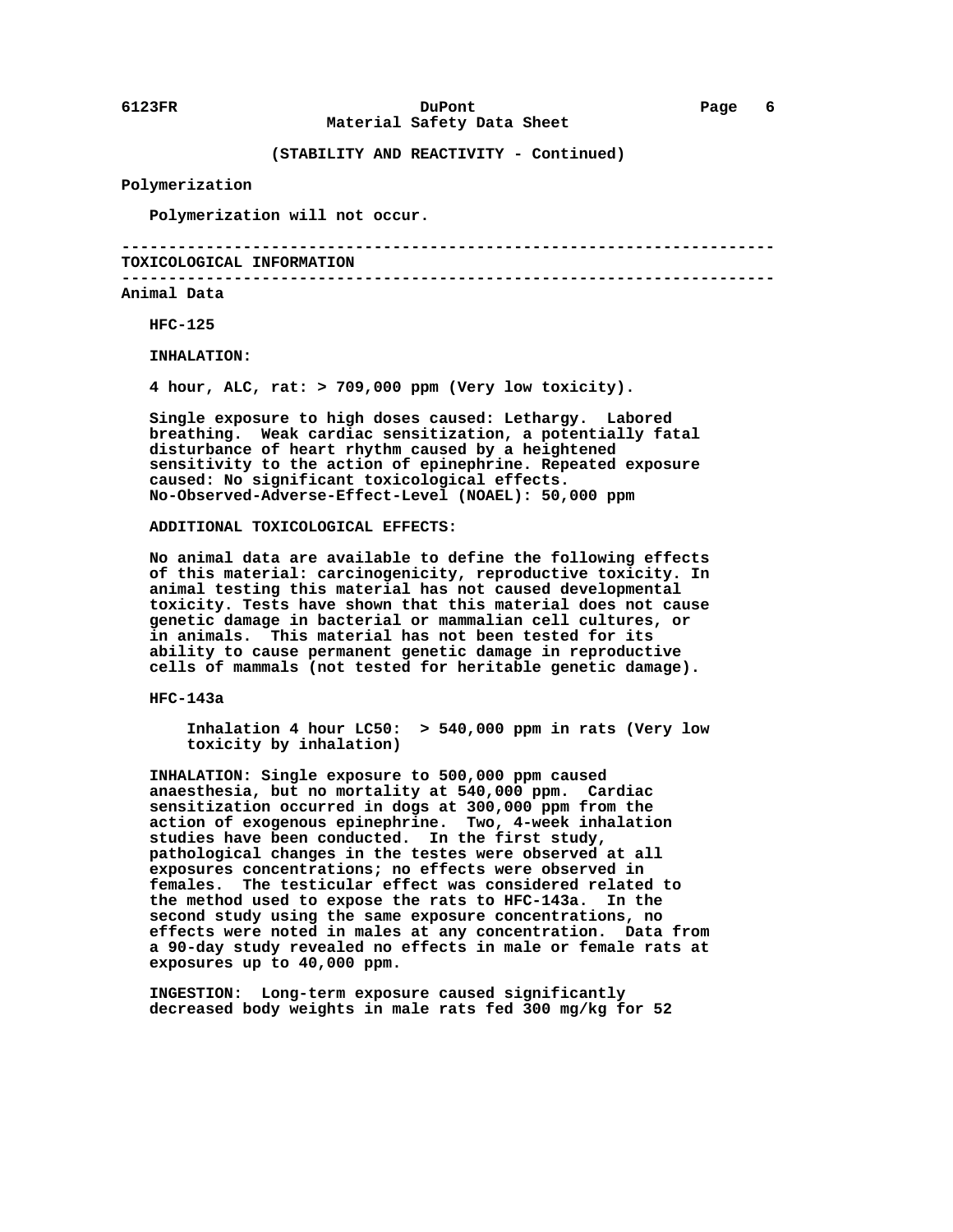# **(TOXICOLOGICAL INFORMATION - Continued)**

 **weeks, but there was no effect on mortality. During this long-term exposure study, tests in rats demonstrated no carcinogenic activity when HFC-143a was administered orally in corn oil at 300 mg/kg/day, five days a week, for 52 weeks and observed for an additional 73 weeks. Tests in animals demonstrate no developmental toxicity. No animal test reports are available to define reproductive hazards. Tests in bacterial cell cultures demonstrate mutagenic activity, but the compound did not induce oncogenic transformation of mammalian cells in culture. HFC-143a was not mutagenic in animals.**

 **---------------------------------------------------------------------- ECOLOGICAL INFORMATION ---------------------------------------------------------------------- Ecotoxicological Information AQUATIC TOXICITY: HFC-143a The compound is very low to slightly toxic. 96 hr. LC50, rainbow trout: > 40 mg/L. ---------------------------------------------------------------------- DISPOSAL CONSIDERATIONS ---------------------------------------------------------------------- Waste Disposal Comply with Federal, State, and local regulations. Reclaim by distillation or remove to a permitted waste disposal facility. ---------------------------------------------------------------------- TRANSPORTATION INFORMATION ---------------------------------------------------------------------- Shipping Information DOT/IMO/IATA Proper Shipping Name : LIQUEFIED GAS, N.O.S. (PENTAFLUOROETHANE AND TRIFLUOROETHANE) Hazard Class<br>UN No. UN No. : 3163 : NONFLAMMABLE GAS Shipping Containers Tank Trucks.**

 **Cylinders.**